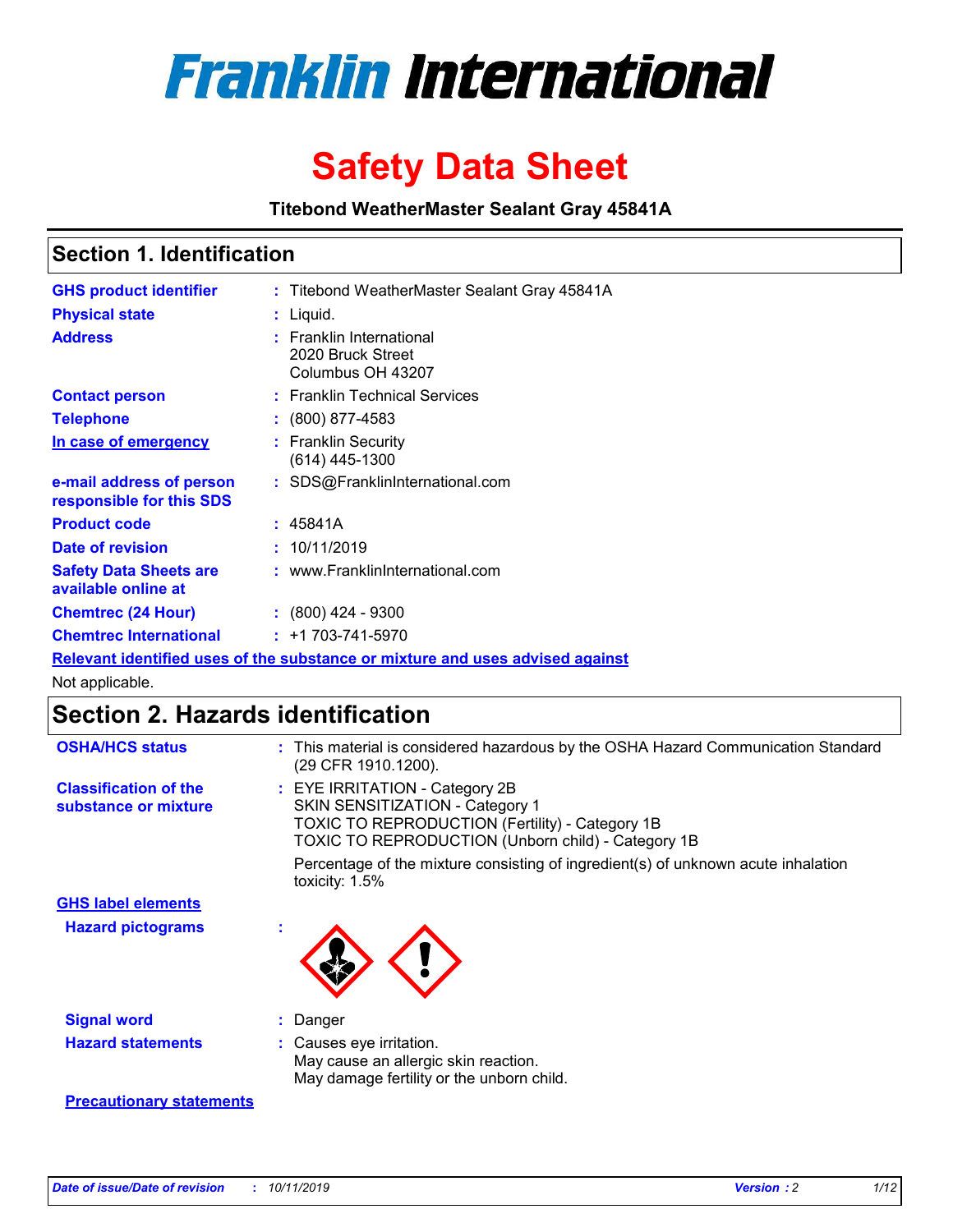### **Section 2. Hazards identification**

| <b>Prevention</b>                          | : Obtain special instructions before use. Do not handle until all safety precautions have<br>been read and understood. Wear protective gloves. Wear eye or face protection.<br>Wear protective clothing. Avoid breathing vapor. Wash hands thoroughly after handling.<br>Contaminated work clothing must not be allowed out of the workplace.                                                        |
|--------------------------------------------|------------------------------------------------------------------------------------------------------------------------------------------------------------------------------------------------------------------------------------------------------------------------------------------------------------------------------------------------------------------------------------------------------|
| <b>Response</b>                            | : IF exposed or concerned: Get medical attention. IF ON SKIN: Wash with plenty of<br>soap and water. Wash contaminated clothing before reuse. If skin irritation or rash<br>occurs: Get medical attention. IF IN EYES: Rinse cautiously with water for several<br>minutes. Remove contact lenses, if present and easy to do. Continue rinsing. If eye<br>irritation persists: Get medical attention. |
| <b>Storage</b>                             | : Store locked up.                                                                                                                                                                                                                                                                                                                                                                                   |
| <b>Disposal</b>                            | : Dispose of contents and container in accordance with all local, regional, national and<br>international regulations.                                                                                                                                                                                                                                                                               |
| <b>Hazards not otherwise</b><br>classified | : Product generates methanol during cure.                                                                                                                                                                                                                                                                                                                                                            |
|                                            |                                                                                                                                                                                                                                                                                                                                                                                                      |

### **Section 3. Composition/information on ingredients**

| <b>Substance/mixture</b><br>: Mixture                |               |                     |
|------------------------------------------------------|---------------|---------------------|
| Ingredient name                                      | $\frac{9}{6}$ | <b>CAS number</b>   |
| 3-aminopropyltriethoxysilane<br>Dibutyltin dilaurate | צ≥<br>≤0.3    | 919-30-2<br>77-58-7 |

Any concentration shown as a range is to protect confidentiality or is due to batch variation.

**There are no additional ingredients present which, within the current knowledge of the supplier and in the concentrations applicable, are classified as hazardous to health or the environment and hence require reporting in this section.**

**Occupational exposure limits, if available, are listed in Section 8.**

### **Section 4. First aid measures**

| <b>Description of necessary first aid measures</b> |                                                                                                                                                                                                                                                                                                                                                                                                                                                                                                                                                                                                                                                                                                                                                                           |  |  |  |
|----------------------------------------------------|---------------------------------------------------------------------------------------------------------------------------------------------------------------------------------------------------------------------------------------------------------------------------------------------------------------------------------------------------------------------------------------------------------------------------------------------------------------------------------------------------------------------------------------------------------------------------------------------------------------------------------------------------------------------------------------------------------------------------------------------------------------------------|--|--|--|
| <b>Eye contact</b>                                 | : Immediately flush eyes with plenty of water, occasionally lifting the upper and lower<br>eyelids. Check for and remove any contact lenses. Continue to rinse for at least 10<br>minutes. If irritation persists, get medical attention.                                                                                                                                                                                                                                                                                                                                                                                                                                                                                                                                 |  |  |  |
| <b>Inhalation</b>                                  | : Remove victim to fresh air and keep at rest in a position comfortable for breathing. If<br>not breathing, if breathing is irregular or if respiratory arrest occurs, provide artificial<br>respiration or oxygen by trained personnel. It may be dangerous to the person providing<br>aid to give mouth-to-mouth resuscitation. Get medical attention. If unconscious, place<br>in recovery position and get medical attention immediately. Maintain an open airway.<br>Loosen tight clothing such as a collar, tie, belt or waistband. In case of inhalation of<br>decomposition products in a fire, symptoms may be delayed. The exposed person may<br>need to be kept under medical surveillance for 48 hours.                                                       |  |  |  |
| <b>Skin contact</b>                                | : Wash with plenty of soap and water. Remove contaminated clothing and shoes. Wash<br>contaminated clothing thoroughly with water before removing it, or wear gloves.<br>Continue to rinse for at least 10 minutes. Get medical attention. In the event of any<br>complaints or symptoms, avoid further exposure. Wash clothing before reuse. Clean<br>shoes thoroughly before reuse.                                                                                                                                                                                                                                                                                                                                                                                     |  |  |  |
| <b>Ingestion</b>                                   | : Wash out mouth with water. Remove dentures if any. Remove victim to fresh air and<br>keep at rest in a position comfortable for breathing. If material has been swallowed and<br>the exposed person is conscious, give small quantities of water to drink. Stop if the<br>exposed person feels sick as vomiting may be dangerous. Do not induce vomiting<br>unless directed to do so by medical personnel. If vomiting occurs, the head should be<br>kept low so that vomit does not enter the lungs. Get medical attention. Never give<br>anything by mouth to an unconscious person. If unconscious, place in recovery position<br>and get medical attention immediately. Maintain an open airway. Loosen tight clothing<br>such as a collar, tie, belt or waistband. |  |  |  |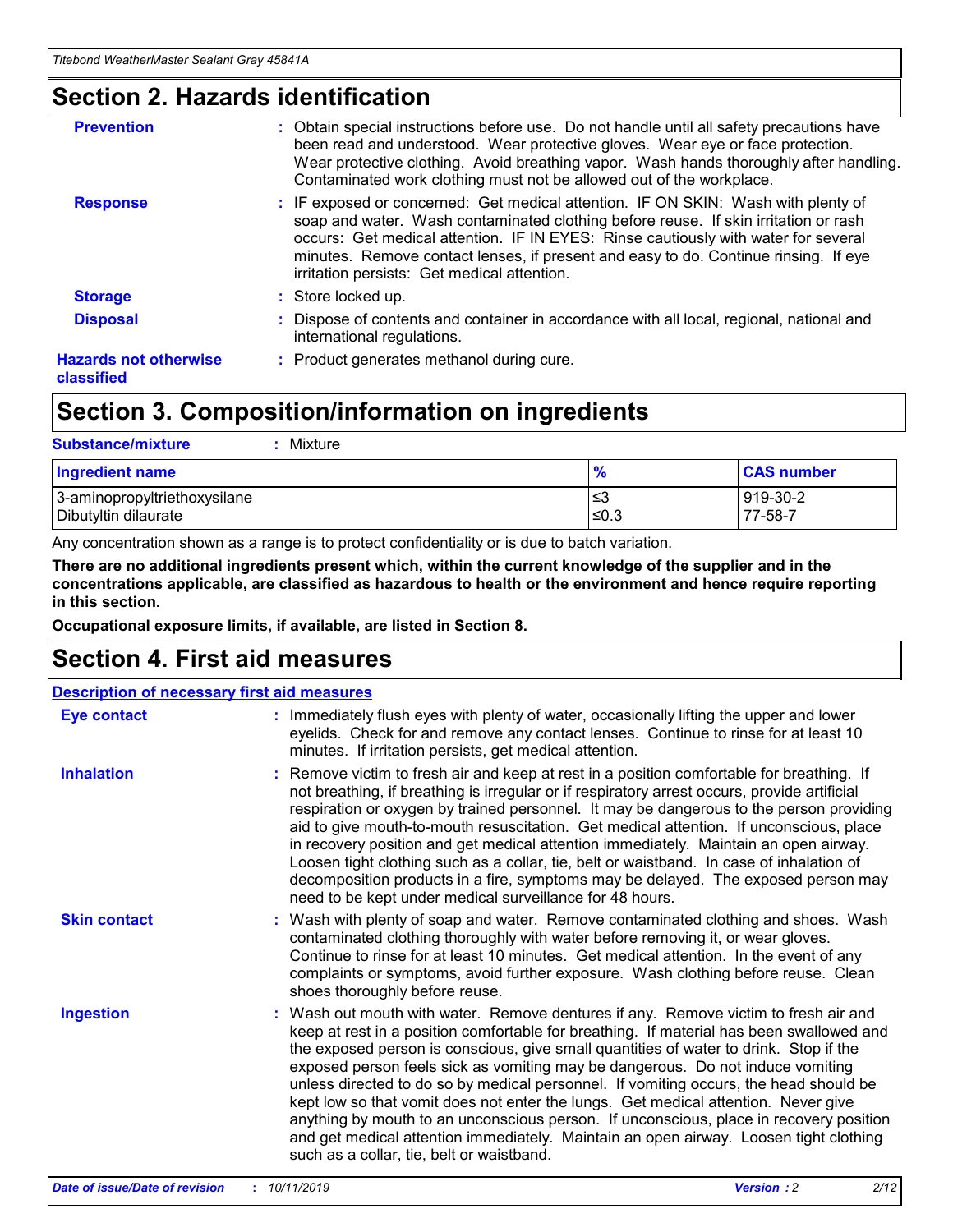## **Section 4. First aid measures**

| Most important symptoms/effects, acute and delayed |  |                                                                                                                                                                                                                                                                                                                                                                                                                 |
|----------------------------------------------------|--|-----------------------------------------------------------------------------------------------------------------------------------------------------------------------------------------------------------------------------------------------------------------------------------------------------------------------------------------------------------------------------------------------------------------|
| <b>Potential acute health effects</b>              |  |                                                                                                                                                                                                                                                                                                                                                                                                                 |
| <b>Eye contact</b>                                 |  | : May cause eye irritation.                                                                                                                                                                                                                                                                                                                                                                                     |
| <b>Inhalation</b>                                  |  | : No known significant effects or critical hazards.                                                                                                                                                                                                                                                                                                                                                             |
| <b>Skin contact</b>                                |  | : May cause skin irritation.                                                                                                                                                                                                                                                                                                                                                                                    |
| <b>Ingestion</b>                                   |  | : No known significant effects or critical hazards.                                                                                                                                                                                                                                                                                                                                                             |
| Over-exposure signs/symptoms                       |  |                                                                                                                                                                                                                                                                                                                                                                                                                 |
| <b>Eye contact</b>                                 |  | : Adverse symptoms may include the following:<br>irritation<br>watering<br>redness                                                                                                                                                                                                                                                                                                                              |
| <b>Inhalation</b>                                  |  | : Adverse symptoms may include the following:<br>reduced fetal weight<br>increase in fetal deaths<br>skeletal malformations                                                                                                                                                                                                                                                                                     |
| <b>Skin contact</b>                                |  | : Adverse symptoms may include the following:<br>irritation<br>redness<br>reduced fetal weight<br>increase in fetal deaths<br>skeletal malformations                                                                                                                                                                                                                                                            |
| <b>Ingestion</b>                                   |  | : Adverse symptoms may include the following:<br>reduced fetal weight<br>increase in fetal deaths<br>skeletal malformations                                                                                                                                                                                                                                                                                     |
|                                                    |  | <b>Indication of immediate medical attention and special treatment needed, if necessary</b>                                                                                                                                                                                                                                                                                                                     |
| <b>Notes to physician</b>                          |  | : In case of inhalation of decomposition products in a fire, symptoms may be delayed.<br>The exposed person may need to be kept under medical surveillance for 48 hours.                                                                                                                                                                                                                                        |
| <b>Specific treatments</b>                         |  | : No specific treatment.                                                                                                                                                                                                                                                                                                                                                                                        |
| <b>Protection of first-aiders</b>                  |  | : No action shall be taken involving any personal risk or without suitable training. If it is<br>suspected that fumes are still present, the rescuer should wear an appropriate mask or<br>self-contained breathing apparatus. It may be dangerous to the person providing aid to<br>give mouth-to-mouth resuscitation. Wash contaminated clothing thoroughly with water<br>before removing it, or wear gloves. |

**See toxicological information (Section 11)**

### **Section 5. Fire-fighting measures**

| <b>Extinguishing media</b>                             |                                                                                                                                                                                                     |
|--------------------------------------------------------|-----------------------------------------------------------------------------------------------------------------------------------------------------------------------------------------------------|
| <b>Suitable extinguishing</b><br>media                 | : Use an extinguishing agent suitable for the surrounding fire.                                                                                                                                     |
| <b>Unsuitable extinguishing</b><br>media               | : None known.                                                                                                                                                                                       |
| <b>Specific hazards arising</b><br>from the chemical   | : In a fire or if heated, a pressure increase will occur and the container may burst.                                                                                                               |
| <b>Hazardous thermal</b><br>decomposition products     | : Decomposition products may include the following materials:<br>carbon dioxide<br>carbon monoxide<br>nitrogen oxides<br>metal oxide/oxides                                                         |
| <b>Special protective actions</b><br>for fire-fighters | : Promptly isolate the scene by removing all persons from the vicinity of the incident if<br>there is a fire. No action shall be taken involving any personal risk or without suitable<br>training. |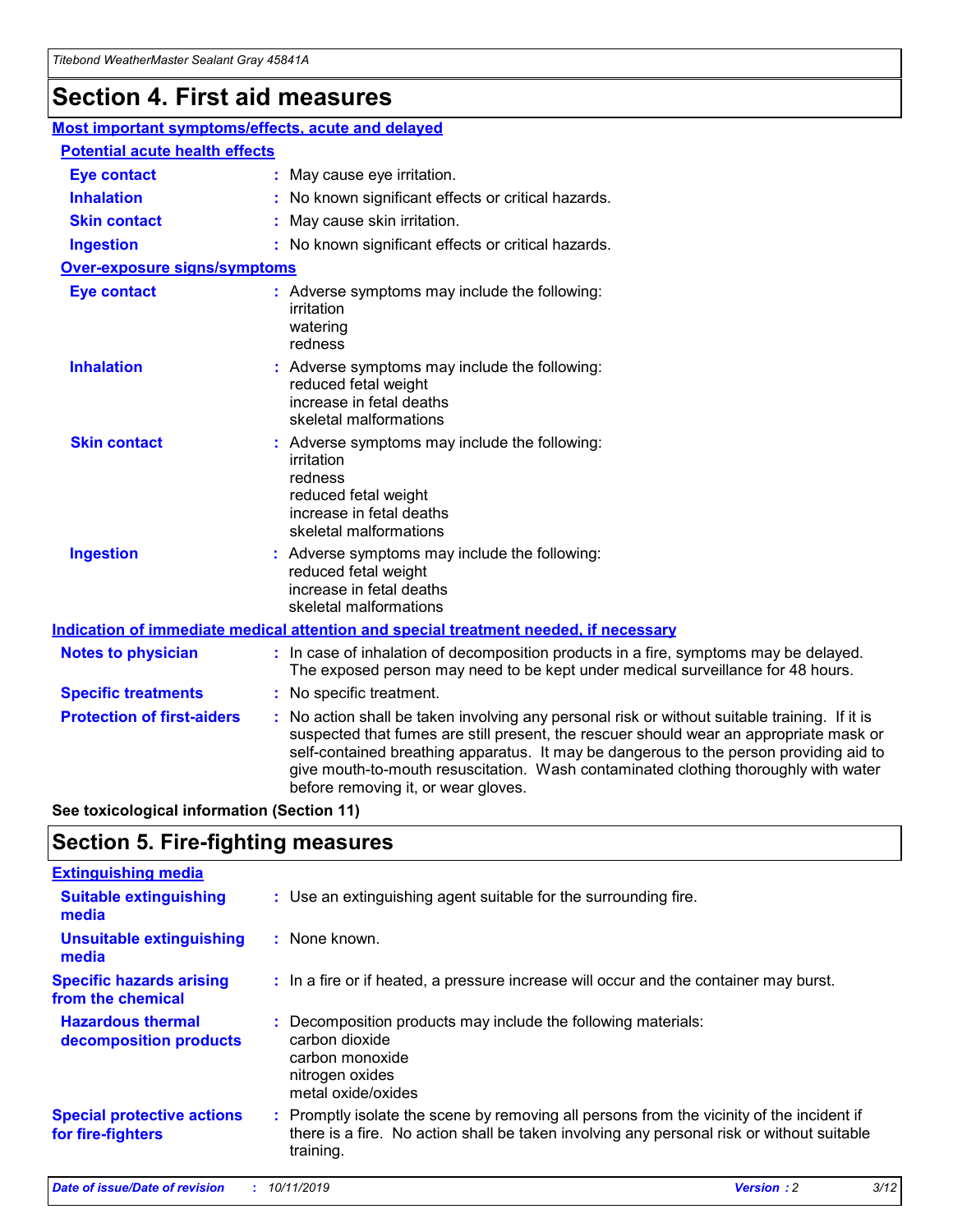### **Section 5. Fire-fighting measures**

**Special protective equipment for fire-fighters** Fire-fighters should wear appropriate protective equipment and self-contained breathing **:** apparatus (SCBA) with a full face-piece operated in positive pressure mode.

### **Section 6. Accidental release measures**

#### **Personal precautions, protective equipment and emergency procedures**

| For non-emergency<br>personnel                               | : No action shall be taken involving any personal risk or without suitable training.<br>Evacuate surrounding areas. Keep unnecessary and unprotected personnel from<br>entering. Do not touch or walk through spilled material. Avoid breathing vapor or mist.<br>Provide adequate ventilation. Wear appropriate respirator when ventilation is<br>inadequate. Put on appropriate personal protective equipment.                                                                                                                                                                                                                                                                                             |
|--------------------------------------------------------------|--------------------------------------------------------------------------------------------------------------------------------------------------------------------------------------------------------------------------------------------------------------------------------------------------------------------------------------------------------------------------------------------------------------------------------------------------------------------------------------------------------------------------------------------------------------------------------------------------------------------------------------------------------------------------------------------------------------|
|                                                              | For emergency responders : If specialized clothing is required to deal with the spillage, take note of any information in<br>Section 8 on suitable and unsuitable materials. See also the information in "For non-<br>emergency personnel".                                                                                                                                                                                                                                                                                                                                                                                                                                                                  |
| <b>Environmental precautions</b>                             | : Avoid dispersal of spilled material and runoff and contact with soil, waterways, drains<br>and sewers. Inform the relevant authorities if the product has caused environmental<br>pollution (sewers, waterways, soil or air).                                                                                                                                                                                                                                                                                                                                                                                                                                                                              |
| <b>Methods and materials for containment and cleaning up</b> |                                                                                                                                                                                                                                                                                                                                                                                                                                                                                                                                                                                                                                                                                                              |
| <b>Small spill</b>                                           | : Stop leak if without risk. Move containers from spill area. Dilute with water and mop up<br>if water-soluble. Alternatively, or if water-insoluble, absorb with an inert dry material and<br>place in an appropriate waste disposal container. Dispose of via a licensed waste<br>disposal contractor.                                                                                                                                                                                                                                                                                                                                                                                                     |
| <b>Large spill</b>                                           | : Stop leak if without risk. Move containers from spill area. Approach release from<br>upwind. Prevent entry into sewers, water courses, basements or confined areas. Wash<br>spillages into an effluent treatment plant or proceed as follows. Contain and collect<br>spillage with non-combustible, absorbent material e.g. sand, earth, vermiculite or<br>diatomaceous earth and place in container for disposal according to local regulations<br>(see Section 13). Dispose of via a licensed waste disposal contractor. Contaminated<br>absorbent material may pose the same hazard as the spilled product. Note: see<br>Section 1 for emergency contact information and Section 13 for waste disposal. |

### **Section 7. Handling and storage**

| <b>Precautions for safe handling</b>                                             |                                                                                                                                                                                                                                                                                                                                                                                                                                                                                                                                                                                                                                                                                                                                                                                                                                                  |
|----------------------------------------------------------------------------------|--------------------------------------------------------------------------------------------------------------------------------------------------------------------------------------------------------------------------------------------------------------------------------------------------------------------------------------------------------------------------------------------------------------------------------------------------------------------------------------------------------------------------------------------------------------------------------------------------------------------------------------------------------------------------------------------------------------------------------------------------------------------------------------------------------------------------------------------------|
| <b>Protective measures</b>                                                       | : Put on appropriate personal protective equipment (see Section 8). Persons with a<br>history of skin sensitization problems should not be employed in any process in which<br>this product is used. Avoid exposure - obtain special instructions before use. Avoid<br>exposure during pregnancy. Do not handle until all safety precautions have been read<br>and understood. Do not get in eyes or on skin or clothing. Do not ingest. Avoid<br>breathing vapor or mist. If during normal use the material presents a respiratory hazard,<br>use only with adequate ventilation or wear appropriate respirator. Keep in the original<br>container or an approved alternative made from a compatible material, kept tightly<br>closed when not in use. Empty containers retain product residue and can be hazardous.<br>Do not reuse container. |
| <b>Advice on general</b><br>occupational hygiene                                 | : Eating, drinking and smoking should be prohibited in areas where this material is<br>handled, stored and processed. Workers should wash hands and face before eating,<br>drinking and smoking. Remove contaminated clothing and protective equipment before<br>entering eating areas. See also Section 8 for additional information on hygiene<br>measures.                                                                                                                                                                                                                                                                                                                                                                                                                                                                                    |
| <b>Conditions for safe storage,</b><br>including any<br><b>incompatibilities</b> | : Store between the following temperatures: 0 to 120 $\degree$ C (32 to 248 $\degree$ F). Store in<br>accordance with local regulations. Store in original container protected from direct<br>sunlight in a dry, cool and well-ventilated area, away from incompatible materials (see<br>Section 10) and food and drink. Store locked up. Keep container tightly closed and<br>sealed until ready for use. Containers that have been opened must be carefully<br>resealed and kept upright to prevent leakage. Do not store in unlabeled containers.<br>Use appropriate containment to avoid environmental contamination. See Section 10 for<br>incompatible materials before handling or use.                                                                                                                                                   |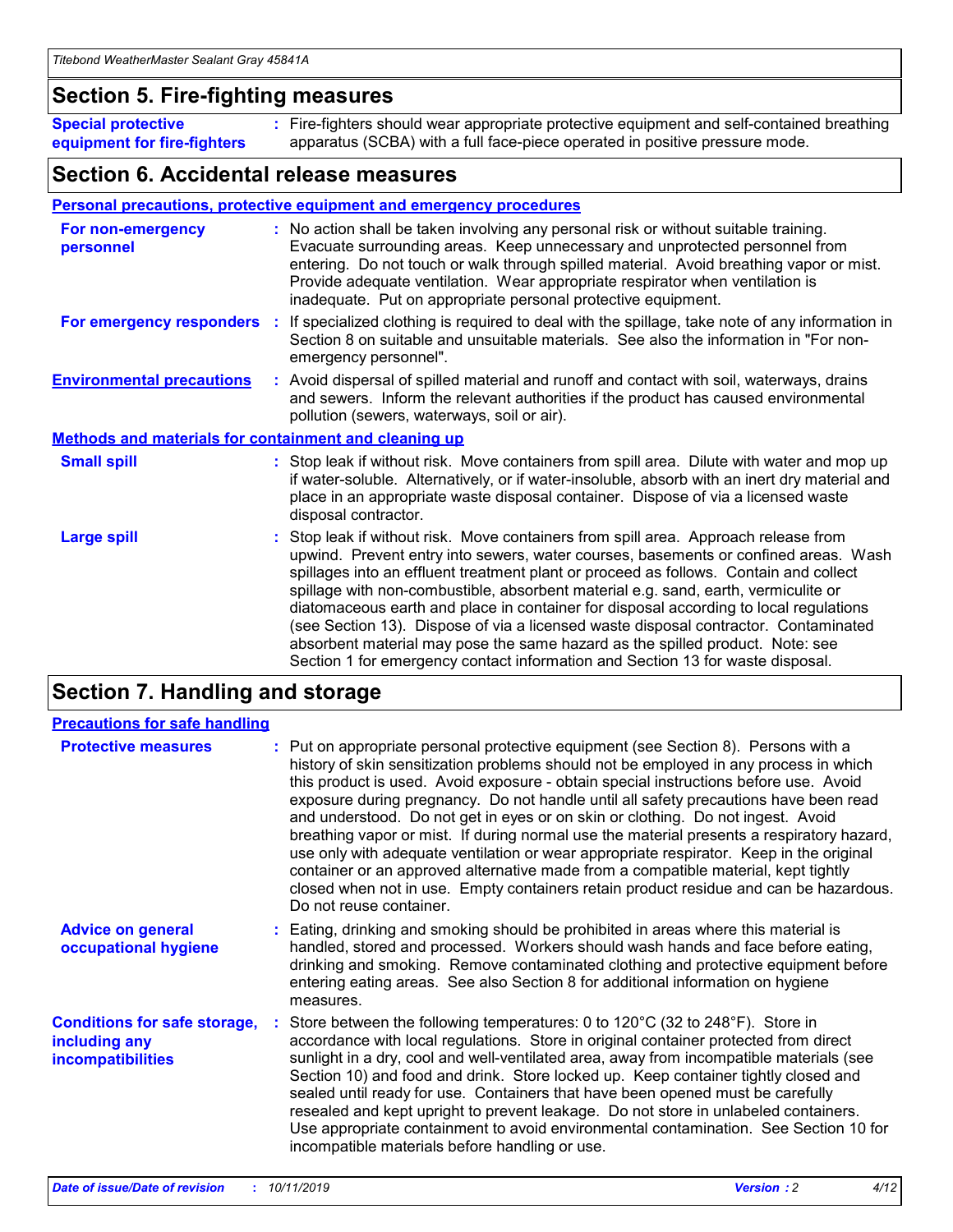## **Section 8. Exposure controls/personal protection**

#### **Control parameters**

#### **Occupational exposure limits**

| <b>Ingredient name</b>                               |    |                                          | <b>Exposure limits</b>                                                                                                                                                                                                                                                                                                                                                                                                                                                                                                                                                                                                 |
|------------------------------------------------------|----|------------------------------------------|------------------------------------------------------------------------------------------------------------------------------------------------------------------------------------------------------------------------------------------------------------------------------------------------------------------------------------------------------------------------------------------------------------------------------------------------------------------------------------------------------------------------------------------------------------------------------------------------------------------------|
| 3-aminopropyltriethoxysilane<br>Dibutyltin dilaurate |    |                                          | None.<br>ACGIH TLV (United States, 3/2019). Absorbed through skin.<br>Notes: as Sn<br>TWA: 0.1 mg/m <sup>3</sup> , (as Sn) 8 hours.<br>STEL: 0.2 mg/m <sup>3</sup> , (as Sn) 15 minutes.<br>NIOSH REL (United States, 10/2016). Absorbed through skin.<br>Notes: as Sn<br>TWA: 0.1 mg/m <sup>3</sup> , (as Sn) 10 hours.<br>OSHA PEL (United States, 5/2018). Notes: as Sn<br>TWA: $0.1 \text{ mg/m}^3$ , (as Sn) 8 hours.<br>OSHA PEL 1989 (United States, 3/1989). Absorbed through skin.<br>Notes: measured as Sn<br>TWA: 0.1 mg/m <sup>3</sup> , (measured as Sn) 8 hours. Form: Organic                           |
| <b>Appropriate engineering</b><br>controls           |    |                                          | : If user operations generate dust, fumes, gas, vapor or mist, use process enclosures,<br>local exhaust ventilation or other engineering controls to keep worker exposure to<br>airborne contaminants below any recommended or statutory limits.                                                                                                                                                                                                                                                                                                                                                                       |
| <b>Environmental exposure</b><br><b>controls</b>     |    |                                          | Emissions from ventilation or work process equipment should be checked to ensure<br>they comply with the requirements of environmental protection legislation. In some<br>cases, fume scrubbers, filters or engineering modifications to the process equipment<br>will be necessary to reduce emissions to acceptable levels.                                                                                                                                                                                                                                                                                          |
| <b>Individual protection measures</b>                |    |                                          |                                                                                                                                                                                                                                                                                                                                                                                                                                                                                                                                                                                                                        |
| <b>Hygiene measures</b>                              |    |                                          | : Wash hands, forearms and face thoroughly after handling chemical products, before<br>eating, smoking and using the lavatory and at the end of the working period.<br>Appropriate techniques should be used to remove potentially contaminated clothing.<br>Contaminated work clothing should not be allowed out of the workplace. Wash<br>contaminated clothing before reusing. Ensure that eyewash stations and safety<br>showers are close to the workstation location.                                                                                                                                            |
| <b>Eye/face protection</b>                           |    |                                          | : Safety eyewear complying with an approved standard should be used when a risk<br>assessment indicates this is necessary to avoid exposure to liquid splashes, mists,<br>gases or dusts. If contact is possible, the following protection should be worn, unless<br>the assessment indicates a higher degree of protection: chemical splash goggles.                                                                                                                                                                                                                                                                  |
| <b>Skin protection</b>                               |    |                                          |                                                                                                                                                                                                                                                                                                                                                                                                                                                                                                                                                                                                                        |
| <b>Hand protection</b>                               |    |                                          | : Chemical-resistant, impervious gloves complying with an approved standard should be<br>worn at all times when handling chemical products if a risk assessment indicates this is<br>necessary. Considering the parameters specified by the glove manufacturer, check<br>during use that the gloves are still retaining their protective properties. It should be<br>noted that the time to breakthrough for any glove material may be different for different<br>glove manufacturers. In the case of mixtures, consisting of several substances, the<br>protection time of the gloves cannot be accurately estimated. |
| <b>Body protection</b>                               |    | handling this product.                   | Personal protective equipment for the body should be selected based on the task being<br>performed and the risks involved and should be approved by a specialist before                                                                                                                                                                                                                                                                                                                                                                                                                                                |
| <b>Other skin protection</b>                         |    | specialist before handling this product. | : Appropriate footwear and any additional skin protection measures should be selected<br>based on the task being performed and the risks involved and should be approved by a                                                                                                                                                                                                                                                                                                                                                                                                                                          |
| <b>Respiratory protection</b>                        | ÷. | aspects of use.                          | Based on the hazard and potential for exposure, select a respirator that meets the<br>appropriate standard or certification. Respirators must be used according to a<br>respiratory protection program to ensure proper fitting, training, and other important                                                                                                                                                                                                                                                                                                                                                         |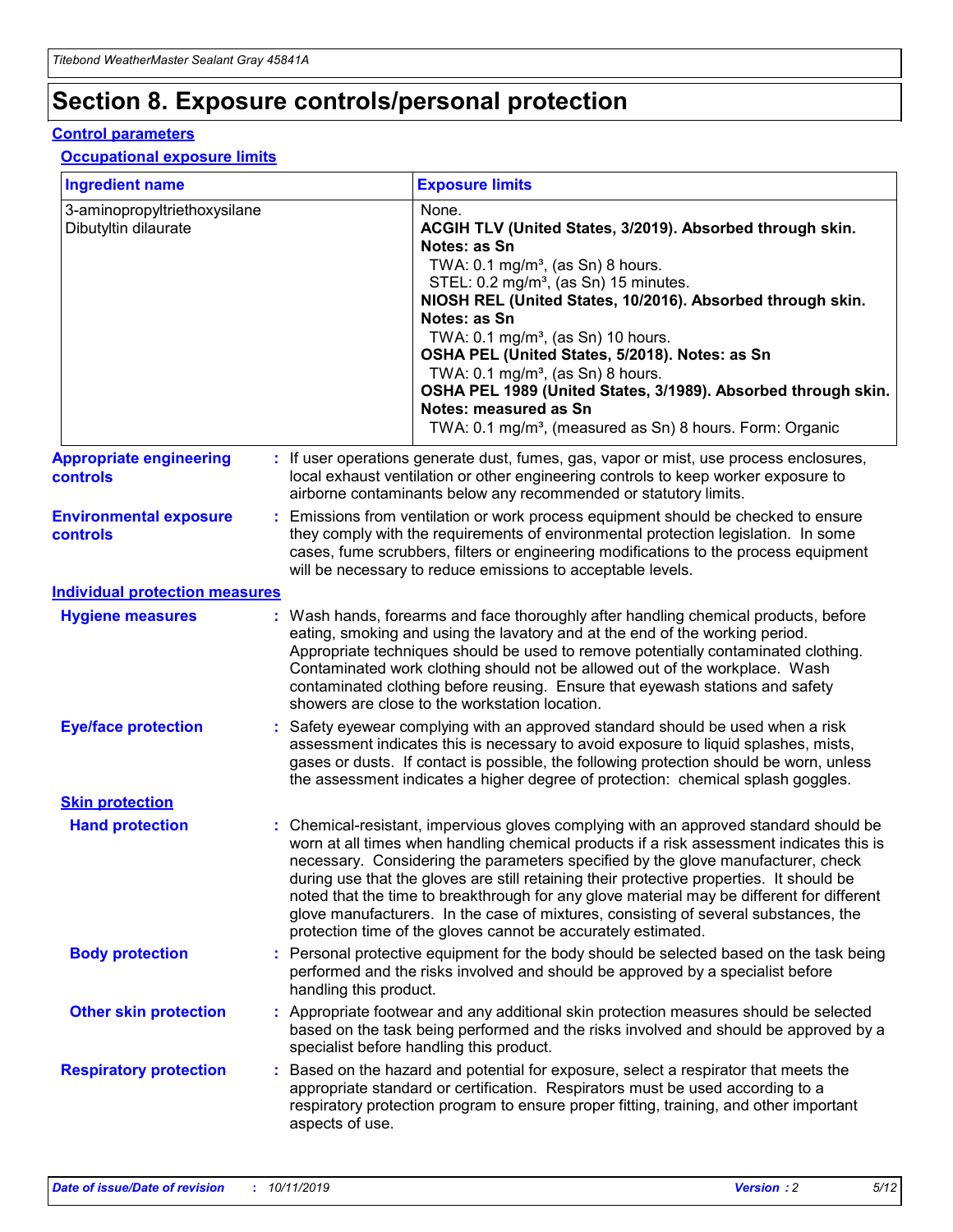### **Section 9. Physical and chemical properties**

#### **Appearance**

| <b>Physical state</b>                             | : Liquid. [Paste.]                                              |
|---------------------------------------------------|-----------------------------------------------------------------|
| <b>Color</b>                                      | Gray.                                                           |
| Odor                                              | None [Slight]                                                   |
| <b>Odor threshold</b>                             | $:$ Not available.                                              |
| рH                                                | : Not applicable.                                               |
| <b>Melting point</b>                              | : Not available.                                                |
| <b>Boiling point</b>                              | : >100°C (>212°F)                                               |
| <b>Flash point</b>                                | : Closed cup: $>200^{\circ}$ C ( $>392^{\circ}$ F) [Setaflash.] |
| <b>Evaporation rate</b>                           | $:$ <1 (butyl acetate = 1)                                      |
| <b>Flammability (solid, gas)</b>                  | : Not available.                                                |
| Lower and upper explosive<br>(flammable) limits   | : Not available.                                                |
| <b>VOC (less water, less</b><br>exempt solvents)  | : 0 g/l                                                         |
|                                                   |                                                                 |
| <b>Volatility</b>                                 | $: 0\%$ (w/w)                                                   |
| <b>Vapor density</b>                              | : Not available.                                                |
| <b>Relative density</b>                           | : 1.4329                                                        |
| <b>Solubility</b>                                 | Insoluble in the following materials: cold water and hot water. |
| <b>Solubility in water</b>                        | : Not available.                                                |
| <b>Partition coefficient: n-</b><br>octanol/water | $:$ Not available.                                              |
| <b>Auto-ignition temperature</b>                  | : Not available.                                                |
| <b>Decomposition temperature</b>                  | : Not available.                                                |

### **Section 10. Stability and reactivity**

| <b>Reactivity</b>                            |    | : No specific test data related to reactivity available for this product or its ingredients.            |
|----------------------------------------------|----|---------------------------------------------------------------------------------------------------------|
| <b>Chemical stability</b>                    |    | : The product is stable.                                                                                |
| <b>Possibility of hazardous</b><br>reactions |    | : Under normal conditions of storage and use, hazardous reactions will not occur.                       |
| <b>Conditions to avoid</b>                   |    | : No specific data.                                                                                     |
| <b>Incompatible materials</b>                | ٠. | No specific data.                                                                                       |
| <b>Hazardous decomposition</b><br>products   | ÷. | Under normal conditions of storage and use, hazardous decomposition products should<br>not be produced. |

### **Section 11. Toxicological information**

### **Information on toxicological effects**

#### **Acute toxicity**

| <b>Product/ingredient name</b> | <b>Result</b>           | <b>Species</b> | <b>Dose</b>                | <b>Exposure</b> |
|--------------------------------|-------------------------|----------------|----------------------------|-----------------|
| 3-aminopropyltriethoxysilane   | <b>ILD50 Dermal</b>     | Rabbit         | 4.29 g/kg                  |                 |
| Dibutyltin dilaurate           | ILD50 Oral<br>LD50 Oral | Rat<br>Rat     | $1.57$ g/kg<br>175 $mg/kg$ |                 |
|                                |                         |                |                            |                 |

**Irritation/Corrosion**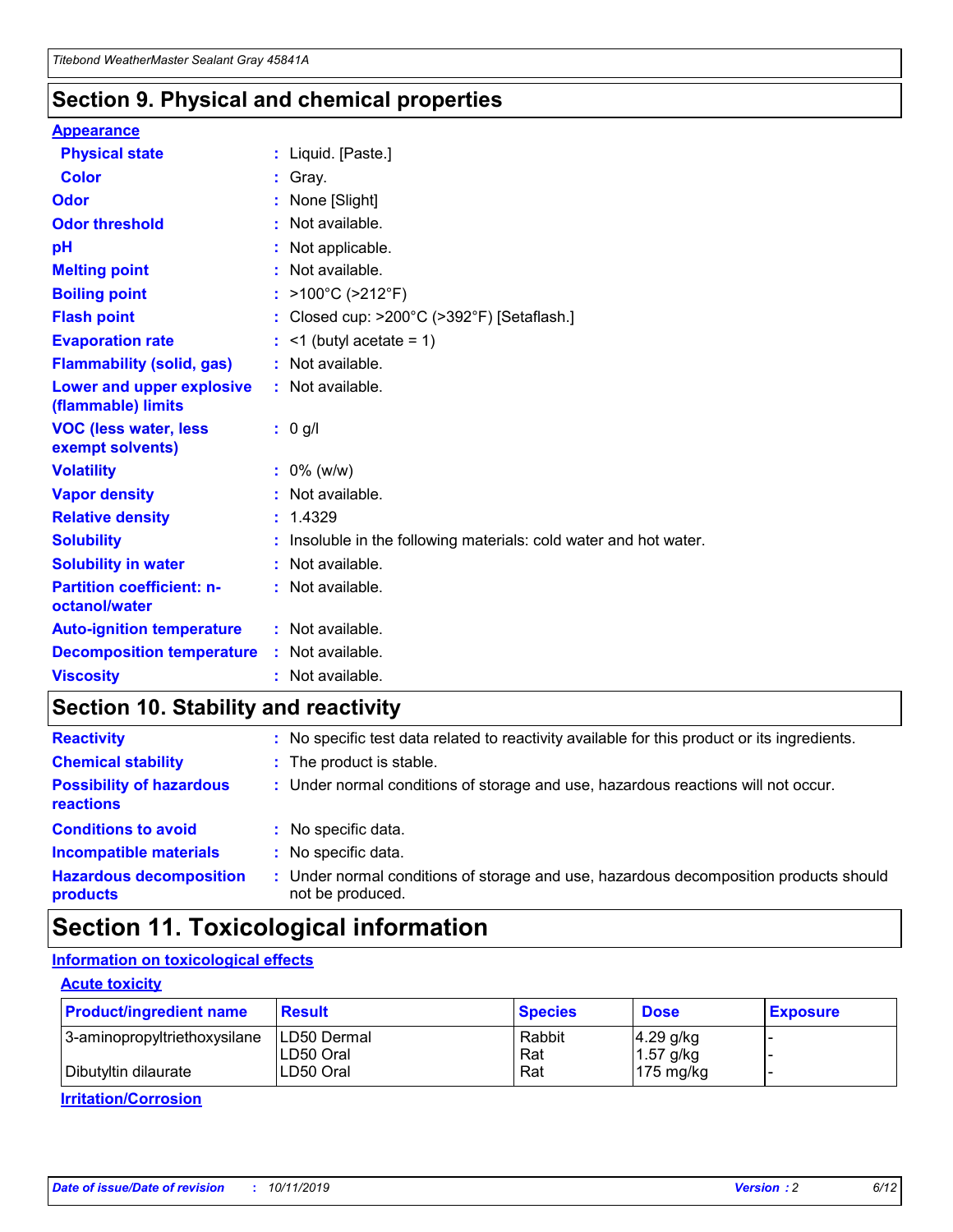## **Section 11. Toxicological information**

| <b>Product/ingredient name</b> | <b>Result</b>            | <b>Species</b> | <b>Score</b> | <b>Exposure</b>           | <b>Observation</b> |
|--------------------------------|--------------------------|----------------|--------------|---------------------------|--------------------|
| 3-aminopropyltriethoxysilane   | Eyes - Mild irritant     | Rabbit         |              | $100$ mg                  |                    |
|                                | Eyes - Severe irritant   | Rabbit         |              | 24 hours 750              |                    |
|                                |                          |                |              | ug                        |                    |
|                                | Skin - Severe irritant   | Rabbit         |              | 24 hours 5                | -                  |
| Dibutyltin dilaurate           | Eyes - Moderate irritant | Rabbit         |              | mg<br><b>24 hours 100</b> |                    |
|                                |                          |                |              | mg                        |                    |
|                                | Skin - Severe irritant   | Rabbit         |              | 500 mg                    | -                  |

#### **Sensitization**

Not available.

#### **Mutagenicity**

Not available.

#### **Carcinogenicity**

Not available.

#### **Reproductive toxicity**

Not available.

#### **Teratogenicity**

Not available.

#### **Specific target organ toxicity (single exposure)**

Not available.

#### **Specific target organ toxicity (repeated exposure)**

| <b>Name</b>                                                                         |                                                                            | <b>Category</b>                                     | <b>Route of</b><br>exposure | <b>Target organs</b> |
|-------------------------------------------------------------------------------------|----------------------------------------------------------------------------|-----------------------------------------------------|-----------------------------|----------------------|
| Dibutyltin dilaurate                                                                |                                                                            | Category 1                                          |                             | respiratory system   |
| <b>Aspiration hazard</b><br>Not available.                                          |                                                                            |                                                     |                             |                      |
| <b>Information on the likely</b><br>routes of exposure                              | : Not available.                                                           |                                                     |                             |                      |
| <b>Potential acute health effects</b>                                               |                                                                            |                                                     |                             |                      |
| <b>Eye contact</b>                                                                  | : May cause eye irritation.                                                |                                                     |                             |                      |
| <b>Inhalation</b>                                                                   |                                                                            | : No known significant effects or critical hazards. |                             |                      |
| <b>Skin contact</b>                                                                 | : May cause skin irritation.                                               |                                                     |                             |                      |
| <b>Ingestion</b>                                                                    |                                                                            | : No known significant effects or critical hazards. |                             |                      |
| <b>Symptoms related to the physical, chemical and toxicological characteristics</b> |                                                                            |                                                     |                             |                      |
| <b>Eye contact</b>                                                                  | irritation<br>watering<br>redness                                          | : Adverse symptoms may include the following:       |                             |                      |
| <b>Inhalation</b>                                                                   | reduced fetal weight<br>increase in fetal deaths<br>skeletal malformations | : Adverse symptoms may include the following:       |                             |                      |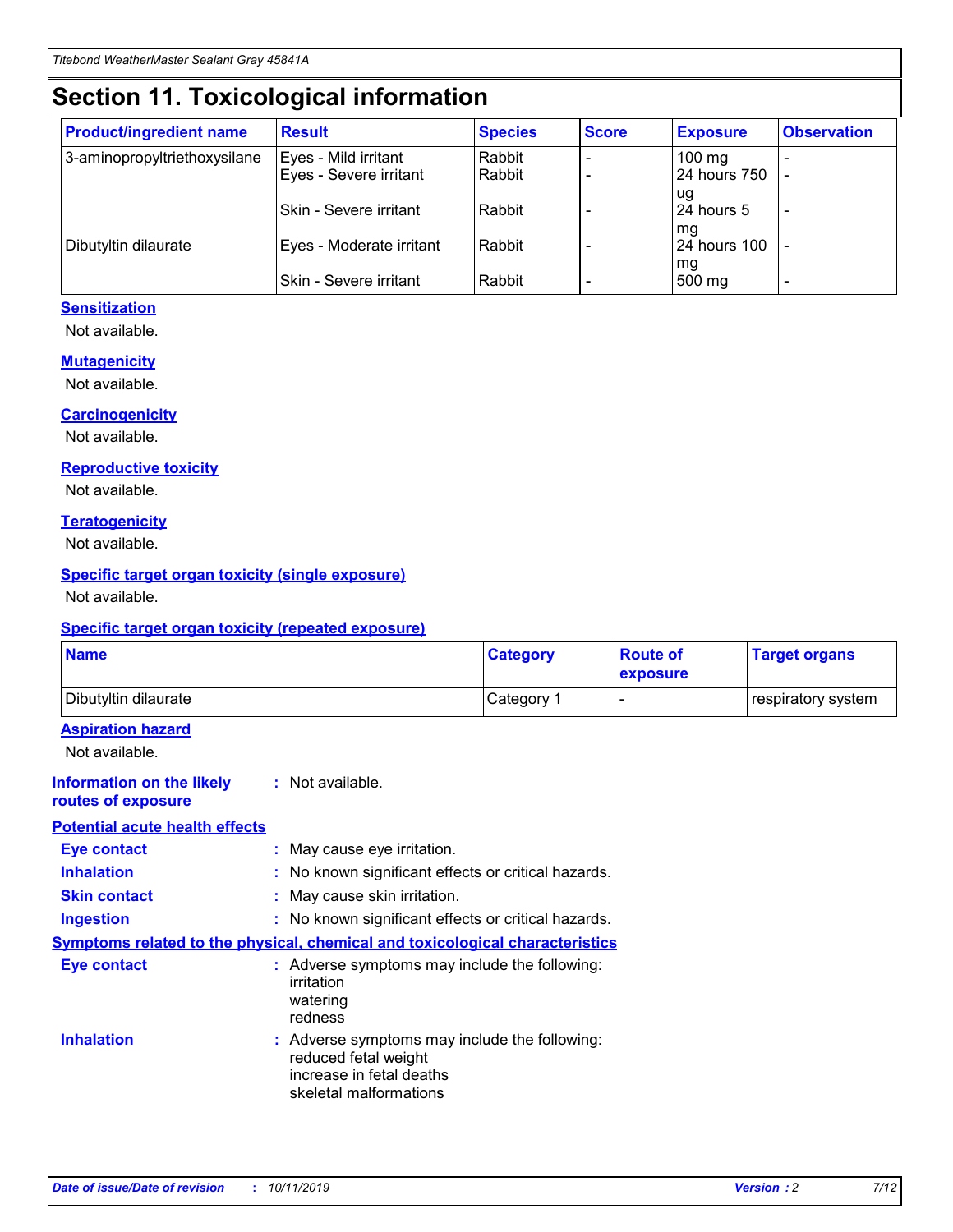## **Section 11. Toxicological information**

| <b>Skin contact</b>                     |                                                                                                          |
|-----------------------------------------|----------------------------------------------------------------------------------------------------------|
|                                         | : Adverse symptoms may include the following:<br>irritation                                              |
|                                         | redness                                                                                                  |
|                                         | reduced fetal weight                                                                                     |
|                                         | increase in fetal deaths                                                                                 |
|                                         | skeletal malformations                                                                                   |
| <b>Ingestion</b>                        | : Adverse symptoms may include the following:                                                            |
|                                         | reduced fetal weight                                                                                     |
|                                         | increase in fetal deaths                                                                                 |
|                                         | skeletal malformations                                                                                   |
|                                         | Delayed and immediate effects and also chronic effects from short and long term exposure                 |
| <b>Short term exposure</b>              |                                                                                                          |
| <b>Potential immediate</b>              | : Not available.                                                                                         |
| effects                                 |                                                                                                          |
| <b>Potential delayed effects</b>        | : Not available.                                                                                         |
| <b>Long term exposure</b>               |                                                                                                          |
| <b>Potential immediate</b>              | : Not available.                                                                                         |
| effects                                 |                                                                                                          |
| <b>Potential delayed effects</b>        | : Not available.                                                                                         |
| <b>Potential chronic health effects</b> |                                                                                                          |
| Not available.                          |                                                                                                          |
| <b>General</b>                          | : Once sensitized, a severe allergic reaction may occur when subsequently exposed to<br>very low levels. |
| <b>Carcinogenicity</b>                  | : No known significant effects or critical hazards.                                                      |
| <b>Mutagenicity</b>                     | No known significant effects or critical hazards.                                                        |
| <b>Teratogenicity</b>                   | May damage the unborn child.                                                                             |
| <b>Developmental effects</b>            | No known significant effects or critical hazards.                                                        |
| <b>Fertility effects</b>                | : May damage fertility.                                                                                  |
| <b>Numerical measures of toxicity</b>   |                                                                                                          |
| <b>Acute toxicity estimates</b>         |                                                                                                          |
|                                         |                                                                                                          |

Not available.

## **Section 12. Ecological information**

#### **Toxicity**

| <b>Product/ingredient name</b> | <b>Result</b>                     | <b>Species</b>                       | <b>Exposure</b> |
|--------------------------------|-----------------------------------|--------------------------------------|-----------------|
| Dibutyltin dilaurate           | Chronic EC10 > 2 mg/l Fresh water | Algae - Scenedesmus<br>I subspicatus | l 96 hours i    |

### **Persistence and degradability**

| <b>Product/ingredient name</b> | <b>Test</b>                                                                    | <b>Result</b>  |                   | <b>Dose</b> | <b>Inoculum</b>         |
|--------------------------------|--------------------------------------------------------------------------------|----------------|-------------------|-------------|-------------------------|
| Dibutyltin dilaurate           | OECD 301F<br>Ready<br>Biodegradability -<br>Manometric<br>Respirometry<br>Test | 23 % - 28 days |                   |             |                         |
| <b>Product/ingredient name</b> | <b>Aquatic half-life</b>                                                       |                | <b>Photolysis</b> |             | <b>Biodegradability</b> |
| Dibutyltin dilaurate           |                                                                                |                |                   |             | Inherent                |

### **Bioaccumulative potential**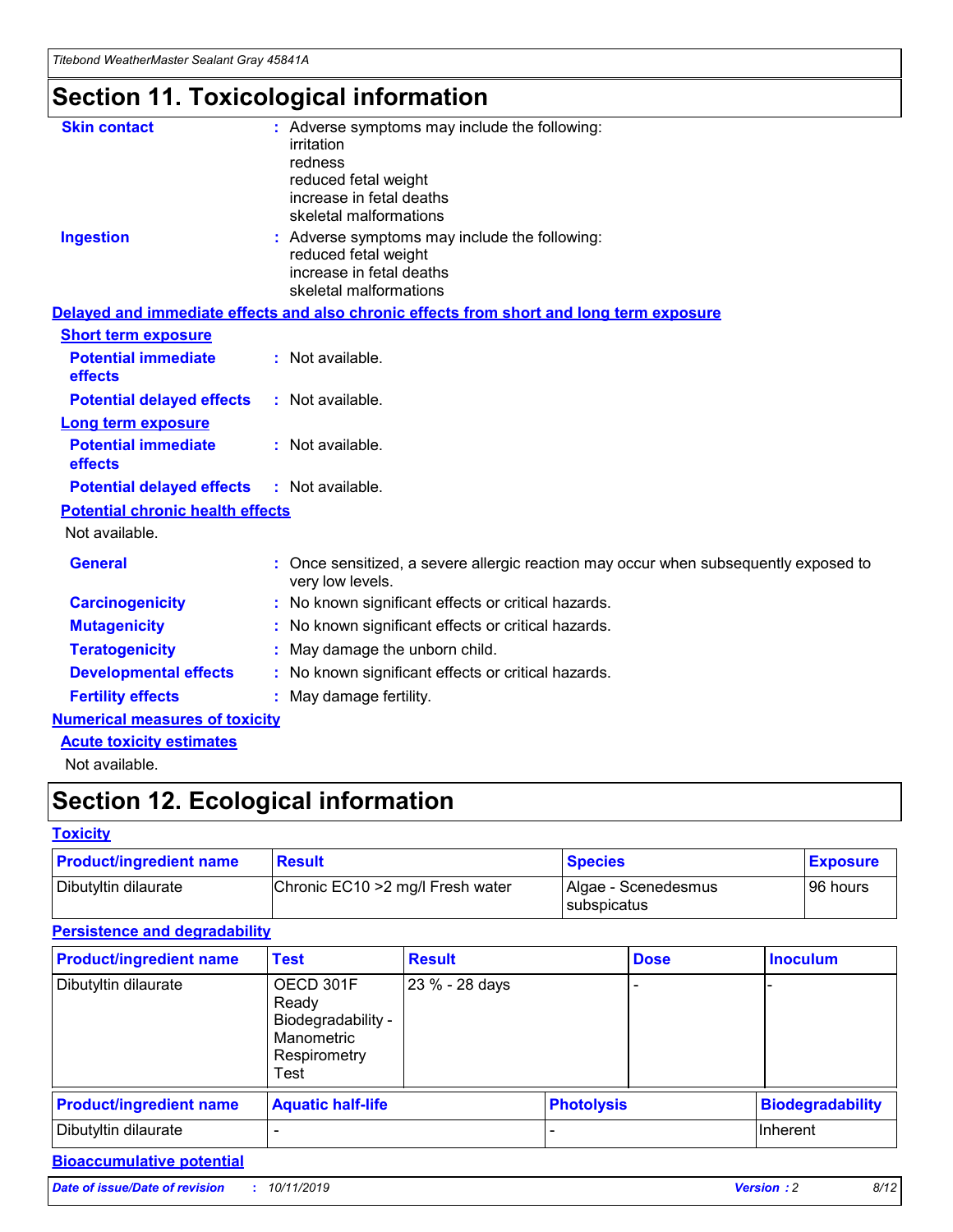## **Section 12. Ecological information**

| <b>Product/ingredient name</b> | $LoaPow$ | <b>BCF</b> | <b>Potential</b> |
|--------------------------------|----------|------------|------------------|
| 3-aminopropyltriethoxysilane   | 1.7      | 3.4        | low              |
| Dibutyltin dilaurate           | 4.44     | 2.91       | low              |

#### **Mobility in soil**

| <b>Soil/water partition</b><br>coefficient (K <sub>oc</sub> ) | : Not available.                                    |
|---------------------------------------------------------------|-----------------------------------------------------|
| <b>Other adverse effects</b>                                  | : No known significant effects or critical hazards. |

### **Section 13. Disposal considerations**

**Disposal methods :**

The generation of waste should be avoided or minimized wherever possible. Disposal of this product, solutions and any by-products should at all times comply with the requirements of environmental protection and waste disposal legislation and any regional local authority requirements. Dispose of surplus and non-recyclable products via a licensed waste disposal contractor. Waste should not be disposed of untreated to the sewer unless fully compliant with the requirements of all authorities with jurisdiction. Waste packaging should be recycled. Incineration or landfill should only be considered when recycling is not feasible. This material and its container must be disposed of in a safe way. Care should be taken when handling emptied containers that have not been cleaned or rinsed out. Empty containers or liners may retain some product residues. Avoid dispersal of spilled material and runoff and contact with soil, waterways, drains and sewers.

## **Section 14. Transport information**

|                                      | <b>DOT</b><br><b>Classification</b> | <b>TDG</b><br><b>Classification</b> | <b>Mexico</b><br><b>Classification</b> | <b>ADR/RID</b>           | <b>IMDG</b>     | <b>IATA</b>              |
|--------------------------------------|-------------------------------------|-------------------------------------|----------------------------------------|--------------------------|-----------------|--------------------------|
| <b>UN number</b>                     | Not regulated.                      | Not regulated.                      | Not regulated.                         | Not regulated.           | Not regulated.  | Not regulated.           |
| <b>UN proper</b><br>shipping name    | $\qquad \qquad \blacksquare$        |                                     |                                        |                          |                 |                          |
| <b>Transport</b><br>hazard class(es) | $\overline{\phantom{0}}$            | $\qquad \qquad$                     | $\qquad \qquad$                        | $\overline{\phantom{a}}$ | $\qquad \qquad$ | $\overline{\phantom{0}}$ |
| <b>Packing group</b>                 | $\overline{\phantom{a}}$            | -                                   |                                        |                          |                 |                          |
| <b>Environmental</b><br>hazards      | No.                                 | No.                                 | No.                                    | No.                      | No.             | No.                      |

## **Section 15. Regulatory information**

#### **U.S. Federal regulations**

#### **SARA 302/304**

#### **Composition/information on ingredients**

No products were found.

**SARA 304 RQ :** Not applicable.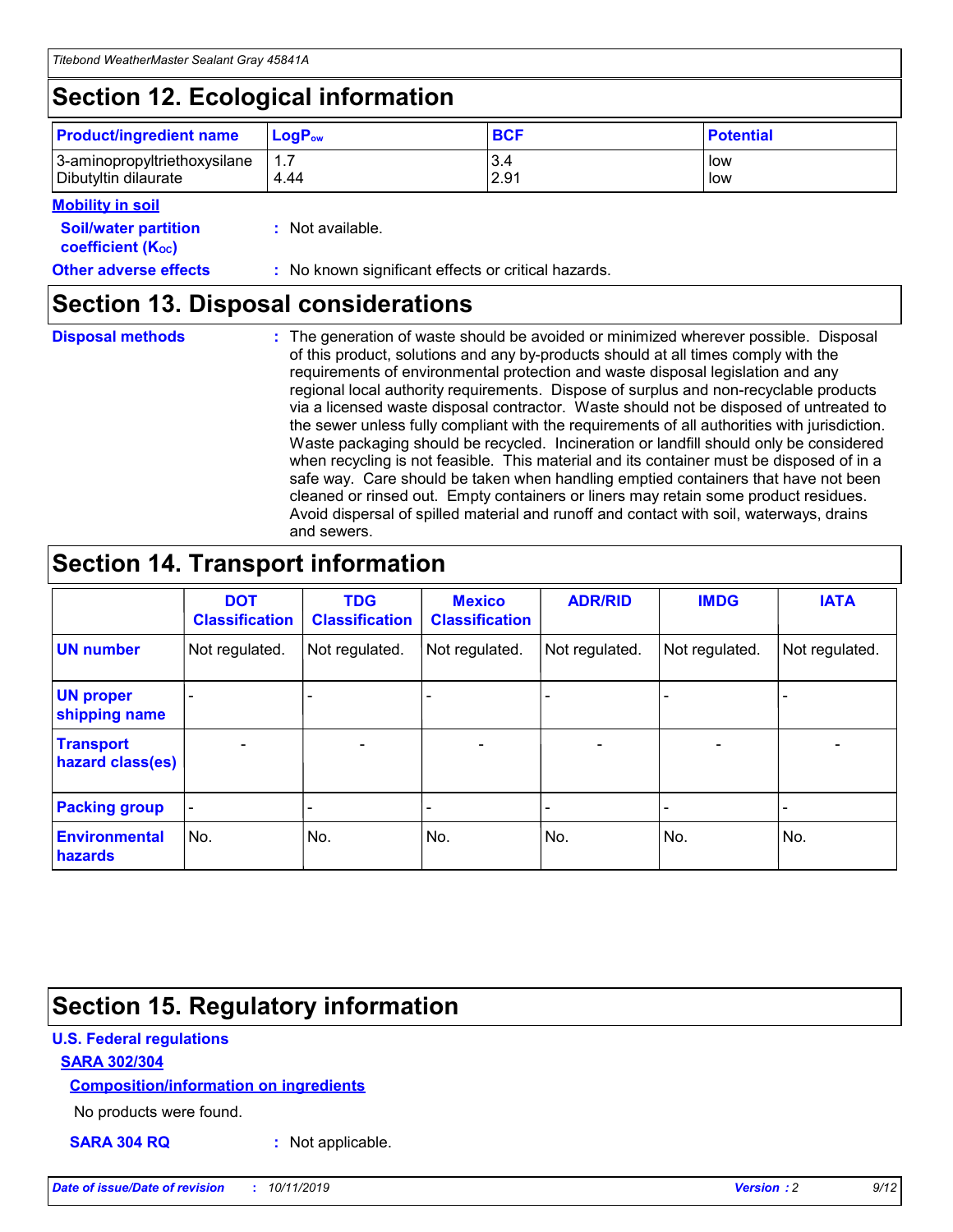## **Section 15. Regulatory information**

#### **SARA 311/312**

**Classification :** EYE IRRITATION - Category 2B SKIN SENSITIZATION - Category 1 TOXIC TO REPRODUCTION (Fertility) - Category 1B TOXIC TO REPRODUCTION (Unborn child) - Category 1B

#### **Composition/information on ingredients**

| <b>Name</b>                  | $\frac{9}{6}$ | <b>Classification</b>                                                                                            |
|------------------------------|---------------|------------------------------------------------------------------------------------------------------------------|
| 3-aminopropyltriethoxysilane | $\leq$ 3      | <b>FLAMMABLE LIQUIDS - Category 4</b><br><b>ACUTE TOXICITY (oral) - Category 4</b>                               |
|                              |               | SKIN IRRITATION - Category 2<br>EYE IRRITATION - Category 2A                                                     |
| Dibutyltin dilaurate         | ≤0.3          | ACUTE TOXICITY (oral) - Category 3<br>SKIN CORROSION - Category 1C                                               |
|                              |               | SERIOUS EYE DAMAGE - Category 1<br>SKIN SENSITIZATION - Category 1<br><b>GERM CELL MUTAGENICITY - Category 2</b> |
|                              |               | TOXIC TO REPRODUCTION (Fertility) - Category 1B<br>TOXIC TO REPRODUCTION (Unborn child) - Category 1B            |
|                              |               | SPECIFIC TARGET ORGAN TOXICITY (REPEATED<br>EXPOSURE) (respiratory system) - Category 1                          |

#### **State regulations**

| <b>Massachusetts</b> | : None of the components are listed. |
|----------------------|--------------------------------------|
| <b>New York</b>      | : None of the components are listed. |
| <b>New Jersey</b>    | : None of the components are listed. |
| <b>Pennsylvania</b>  | : None of the components are listed. |

#### **California Prop. 65**

**A** WARNING: This product can expose you to methanol, which is known to the State of California to cause birth defects or other reproductive harm. For more information go to www.P65Warnings.ca.gov.

| <b>Ingredient name</b> | No significant risk Maximum<br>level | acceptable dosage<br>level |
|------------------------|--------------------------------------|----------------------------|
| methanol               |                                      | Yes.                       |

#### **International regulations**

**Chemical Weapon Convention List Schedules I, II & III Chemicals** Not listed.

#### **Montreal Protocol**

Not listed.

#### **Stockholm Convention on Persistent Organic Pollutants**

Not listed.

### **UNECE Aarhus Protocol on POPs and Heavy Metals**

Not listed.

#### **Inventory list**

### **China :** All components are listed or exempted.

**United States TSCA 8(b) inventory :** All components are active or exempted.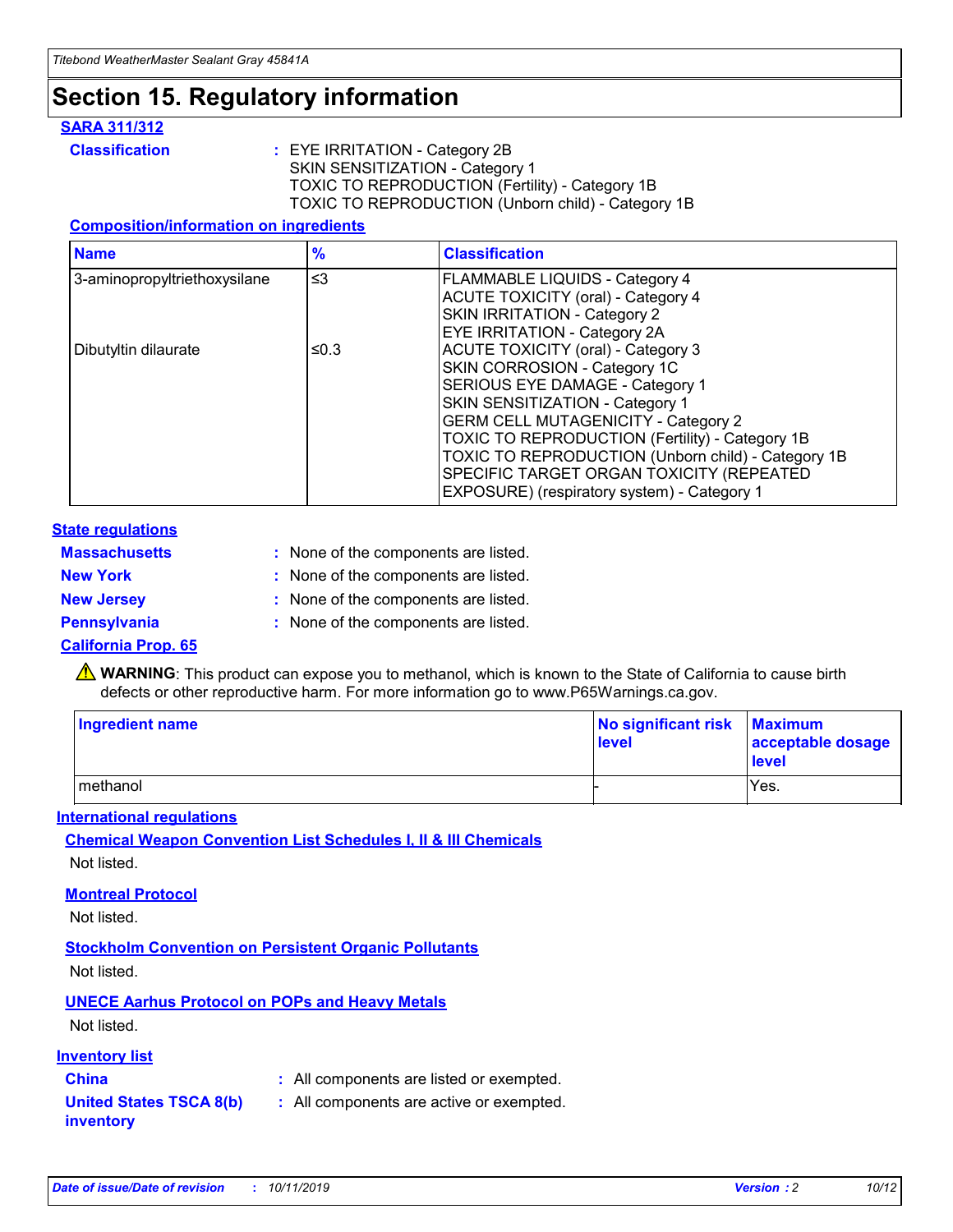## **Section 16. Other information**

**Hazardous Material Information System (U.S.A.)**



**Caution: HMIS® ratings are based on a 0-4 rating scale, with 0 representing minimal hazards or risks, and 4 representing significant hazards or risks. Although HMIS® ratings and the associated label are not required on SDSs or products leaving a facility under 29 CFR 1910.1200, the preparer may choose to provide them. HMIS® ratings are to be used with a fully implemented HMIS® program. HMIS® is a registered trademark and service mark of the American Coatings Association, Inc.**

**The customer is responsible for determining the PPE code for this material. For more information on HMIS® Personal Protective Equipment (PPE) codes, consult the HMIS® Implementation Manual.**

#### **National Fire Protection Association (U.S.A.)**



**Reprinted with permission from NFPA 704-2001, Identification of the Hazards of Materials for Emergency Response Copyright ©1997, National Fire Protection Association, Quincy, MA 02269. This reprinted material is not the complete and official position of the National Fire Protection Association, on the referenced subject which is represented only by the standard in its entirety.**

**Copyright ©2001, National Fire Protection Association, Quincy, MA 02269. This warning system is intended to be interpreted and applied only by properly trained individuals to identify fire, health and reactivity hazards of chemicals. The user is referred to certain limited number of chemicals with recommended classifications in NFPA 49 and NFPA 325, which would be used as a guideline only. Whether the chemicals are classified by NFPA or not, anyone using the 704 systems to classify chemicals does so at their own risk.**

#### **Procedure used to derive the classification**

| <b>Classification</b>                                                                                                                                                                  |                                                                                                                                                                                                                                                                   | <b>Justification</b>                                                                                                                                                                                                                                                                                       |  |
|----------------------------------------------------------------------------------------------------------------------------------------------------------------------------------------|-------------------------------------------------------------------------------------------------------------------------------------------------------------------------------------------------------------------------------------------------------------------|------------------------------------------------------------------------------------------------------------------------------------------------------------------------------------------------------------------------------------------------------------------------------------------------------------|--|
| <b>EYE IRRITATION - Category 2B</b><br>SKIN SENSITIZATION - Category 1<br><b>TOXIC TO REPRODUCTION (Fertility) - Category 1B</b><br>TOXIC TO REPRODUCTION (Unborn child) - Category 1B |                                                                                                                                                                                                                                                                   | Expert judgment<br>Expert judgment<br>Expert judgment<br>Expert judgment                                                                                                                                                                                                                                   |  |
| <b>History</b>                                                                                                                                                                         |                                                                                                                                                                                                                                                                   |                                                                                                                                                                                                                                                                                                            |  |
| <b>Date of printing</b>                                                                                                                                                                | : 4/22/2022                                                                                                                                                                                                                                                       |                                                                                                                                                                                                                                                                                                            |  |
| Date of issue/Date of<br>revision                                                                                                                                                      | : 10/11/2019                                                                                                                                                                                                                                                      |                                                                                                                                                                                                                                                                                                            |  |
| Date of previous issue                                                                                                                                                                 | : 10/16/2020                                                                                                                                                                                                                                                      |                                                                                                                                                                                                                                                                                                            |  |
| <b>Version</b>                                                                                                                                                                         | $\therefore$ 2                                                                                                                                                                                                                                                    |                                                                                                                                                                                                                                                                                                            |  |
| <b>Key to abbreviations</b>                                                                                                                                                            | $\therefore$ ATE = Acute Toxicity Estimate<br><b>BCF</b> = Bioconcentration Factor<br>IATA = International Air Transport Association<br><b>IBC</b> = Intermediate Bulk Container<br><b>IMDG = International Maritime Dangerous Goods</b><br>$UN = United Nations$ | GHS = Globally Harmonized System of Classification and Labelling of Chemicals<br>LogPow = logarithm of the octanol/water partition coefficient<br>MARPOL = International Convention for the Prevention of Pollution From Ships, 1973<br>as modified by the Protocol of 1978. ("Marpol" = marine pollution) |  |